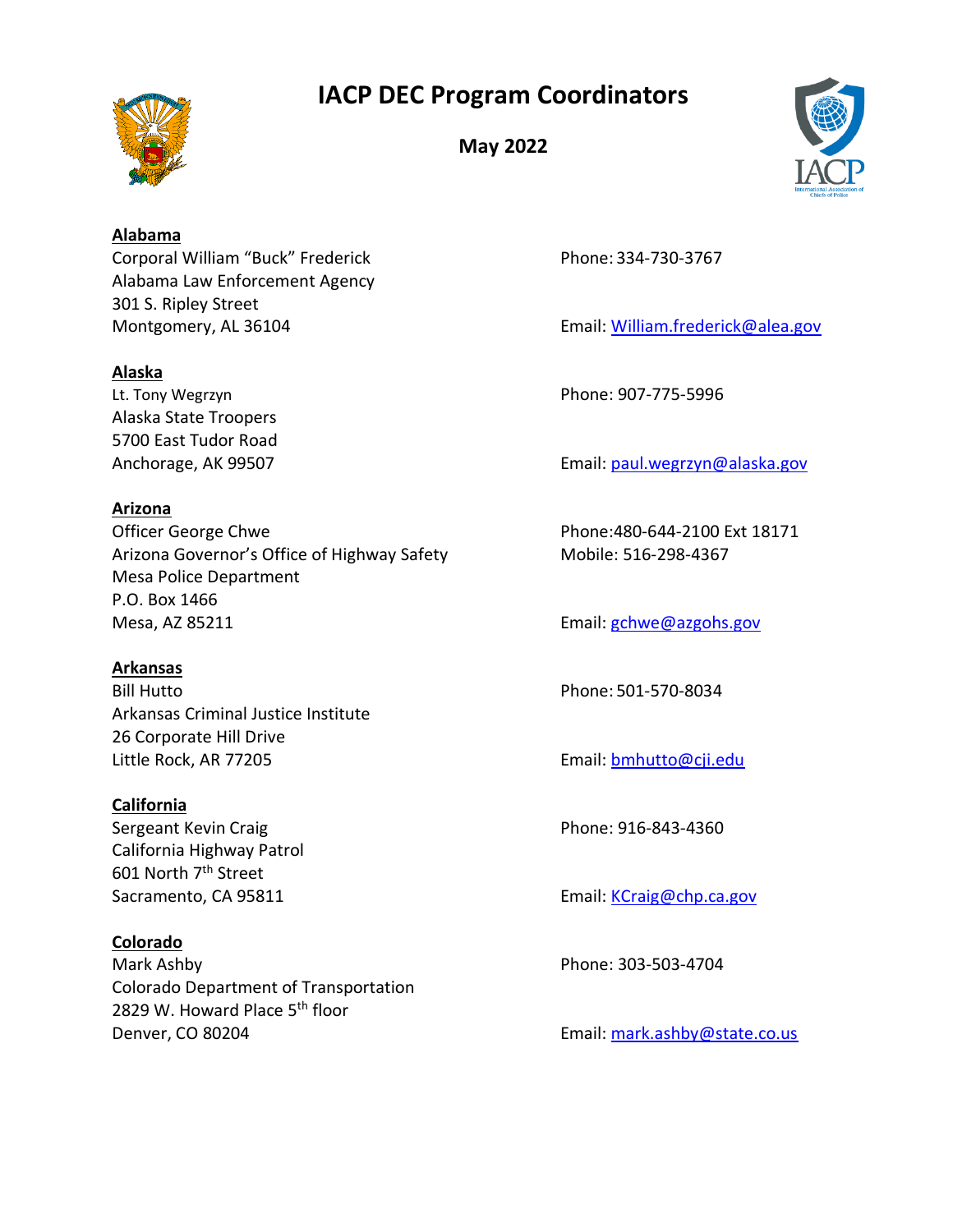#### **Connecticut**

Robert Klin **Robert Klin** Phone: 860-594-2386 Connecticut DOT, Highway Safety Office P.O. Box 31756 Newington, CT 06131-7546 Email: Robert.klin@ct.gov

#### **Delaware**

Newark Police Department Mobile: 302-494-1837 220 S. Main Street

#### **District of Columbia**

Melissa Shear **Phone: 202-724-6633** Office of the Attorney General/Dist of Columbia 400 6th St, NW Suite 9100 Washington, DC 20001 **Email: [Melissa.Shear@dc.gov](mailto:Melissa.Shear@dc.gov)** Email: Melissa.Shear@dc.gov

#### **Florida**

Tim Cornelius **Phone: 904-620-4216** Institute of Police Technology & Management 12000 Alumni Dr Jacksonville, FL 32224 Email: [t.cornelius@unf.edu](mailto:t.cornelius@unf.edu)

#### **Georgia**

Michael Blute Phone: 678-357-8567 Georgia Public Safety Training Center 1000 Indian Springs Drive Forsyth, GA 31029 **Email:** [Mblute@gpstc.org](mailto:Mblute@gpstc.org)

#### **Hawaii**

Karen Kahikina Phone: 808-587-2355 Hawaii DOT, Highway Safety Office 98-339 Ponohana Place

#### **Idaho**

700 South Stratford

**Illinois** Thomas Turek **Phone: 630-921-1872** Illinois Highway Safety Office 357 Birchbrook Court

Lieutenant Andrew Rubin **Phone: 302-366-7100, Ext. 3115** 

Newark, DE 19711 **Email: [ARubin@newark.de.us](mailto:ARubin@newark.de.us)** 

Aiea, HI 96701 **Email: [Karen.G.Kahikina@hawaii.gov](mailto:Karen.G.Kahikina@hawaii.gov)** 

Sergeant Chris Glenn **Phone: 208-884-7212** Idaho State Police **Mobile: 208-559-4130** 

Meridian, ID 83680 Email: [Chris.Glenn@isp.idaho.gov](mailto:Chris.Glenn@isp.idaho.gov)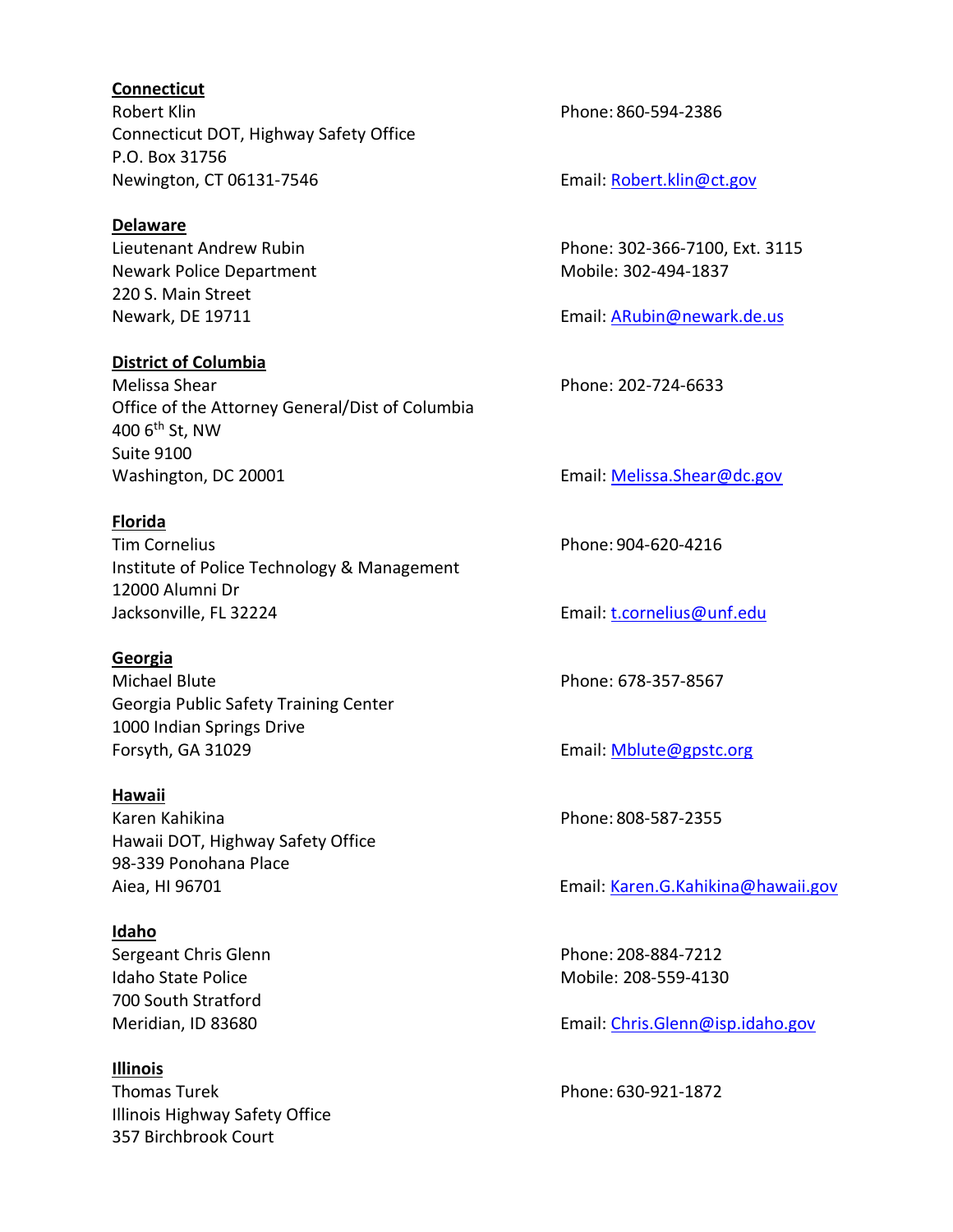**Indiana** Marshall Depew Indiana Criminal Justice Institute Mobile: 317-608-8826 101 W. Washington Street, Room W469 Indianapolis, IN 46204 **Email:** metapolis, IN 46204

**Iowa**

Todd Olmstead Phone: 515-725-6122 Iowa Governor's Traffic Safety Bureau Mobile: 515-393-8659 215 E. 7<sup>th</sup> Street, 3<sup>rd</sup> Floor Des Moines, IA 50319 **Email:** [olmstead@dps.state.ia.us](mailto:olmstead@dps.state.ia.us)

#### **Kansas**

Lieutenant Matt Payne **Phone: 913-787-1422** Kansas Highway Patrol 940 South 89<sup>th</sup> Street

**Kentucky** Rob Richardson **Phone: 502-229-8302** Kentucky Office of Highway Safety Mobile: 502-382-7136 200 Metro Street, 4<sup>th</sup> Floor Frankfort, KY 40601 **Email:** rob.richardson@ky.gov

**Louisiana**

Trooper Jared David **Phone: 225-241-7532** Louisiana State Police 7901 Independence Boulevard Baton Rouge, LA 70806 **Email:** [Jared.David@la.gov](mailto:Jared.David@la.gov)

#### **Maine**

James A. Lyman **Phone: 207-877-8009** Maine Criminal Justice Academy Mobile: 207-877-8009 15 Oak Grove Road

**Maryland** F/Sergeant Wayne Koch Phone: 410-653-4319 Maryland State Police 1201 Reisterstown Rd.

**Massachusetts**

Glen Ellyn, IL 60137 **Email: [Tom.Turek@illinois.gov](mailto:Tom.Turek@illinois.gov)** Email: Tom.Turek@illinois.gov

Kansas City, KS 66111 **Email: [matthew.payne@ks.gov](mailto:matthew.payne@ks.gov)** 

Vassalboro, ME 04989 **Email:** [James.A.Lyman@maine.gov](mailto:James.A.Lyman@maine.gov)

Pikesville, MD 21208 **Email:** [wayne.koch@maryland.gov](mailto:wayne.koch@maryland.gov)

Peter Buck Peter Buck Phone: 978-257-1407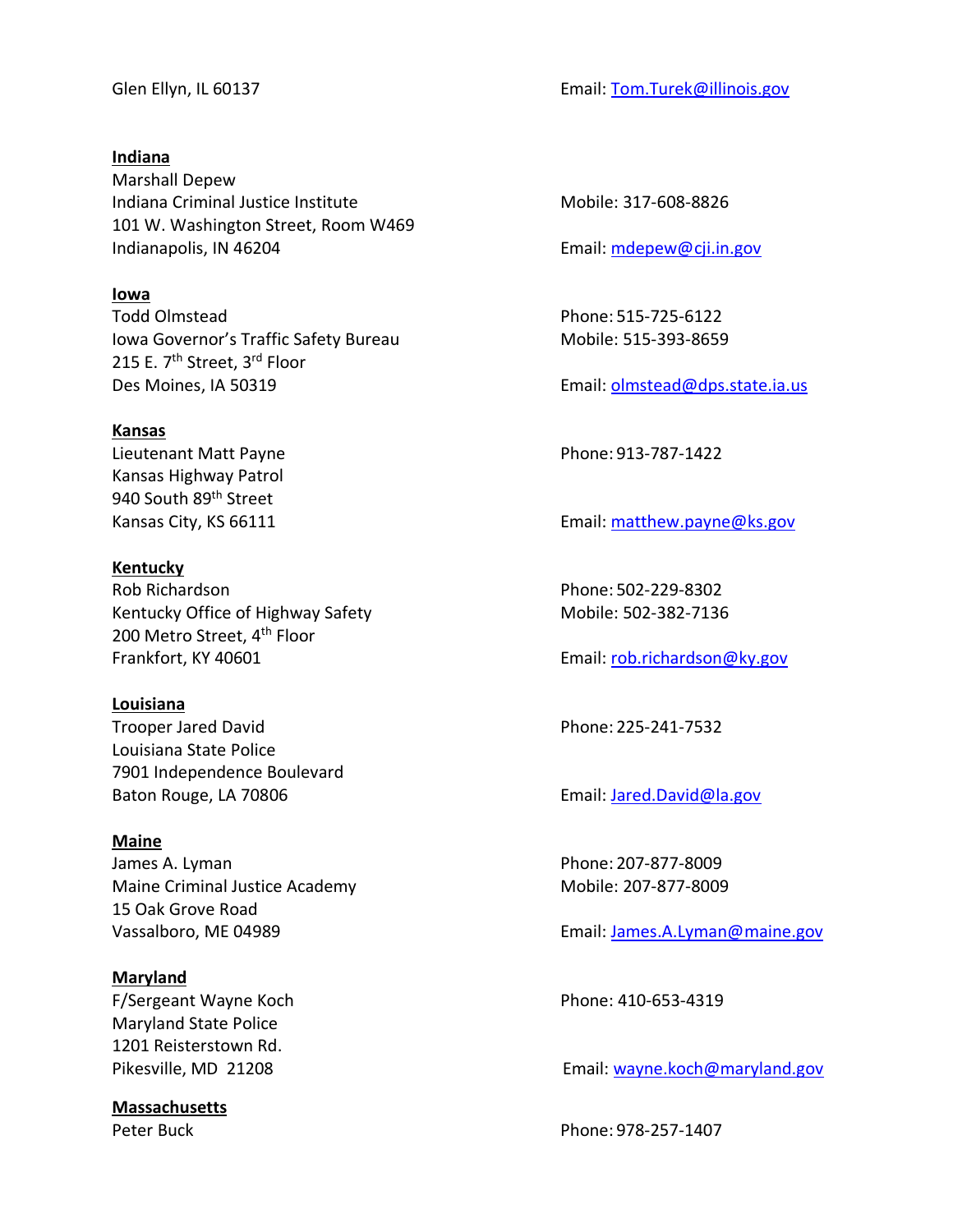Municipal Police Training Committee 42 Thomas Patten Drive Randolph, MA 02368 **Email:** [Peter.J.Buck@mass.gov](mailto:Peter.J.Buck@mass.gov)

**Michigan** Michael Harris Phone: 517-284-3332 Office of Highway Safety Planning 7150 Harris Drive Dimondale, MI 48821 **Email: HarrisM13@michigan.gov** 

**Minnesota** Sergeant Tyler Milless **Phone: 763-279-4005** Minnesota State Patrol Mobile: 651-925-7601 2055 N Lilac Drive

**Mississippi** Officer Rob Banks **Phone: 662-232-2400** Oxford Police Department Mobile: 662-897-2795 715 Molly Barr Road

**Missouri** Robert Paul Phone: 660-543-4524 Missouri Safety Center Mobile : 314-960-0807 UCM Humphrey, Ste. 200 Warrensburg, MO 64093 **Email:** [rlpaul@ucmo.edu](mailto:rlpaul@ucmo.edu)

**Montana** Sergeant Doug Samuelson **Phone: 406-559-9263** Montana Highway Patrol 18 Trooper Drive P.O. Box 117 Boulder, MT 59632 **Email:** documents on the setting product of the setting of the setting product of the setting product of the setting product of the setting product of the setting product of the setting product of the se

**Nebraska** Dustin Stewart **Phone: 402-471-3880** Nebraska HSO 5001 South 14th Street

**Nevada** Rob Honea Phone: 702-432-5031 Nevada Department of Public Safety Mobile: 702-376-9404 4615 West Sunset Road Las Vegas, NV 89118 and the Contract of the Research [RHonea@dps.state.nv.us](mailto:RHonea@dps.state.nv.us)

Golden Valley, MN 55322 **Email:** [Tyler.Milless@state.mn.us](mailto:Tyler.Milless@state.mn.us)

Oxford, MS 38655 Email: [Robfbanks@gmail.com](mailto:Robfbanks@gmail.com)

Lincoln, NE 68512 **Email:** [Dustin.Stewart@nebraska.gov](mailto:Dustin.Stewart@nebraska.gov)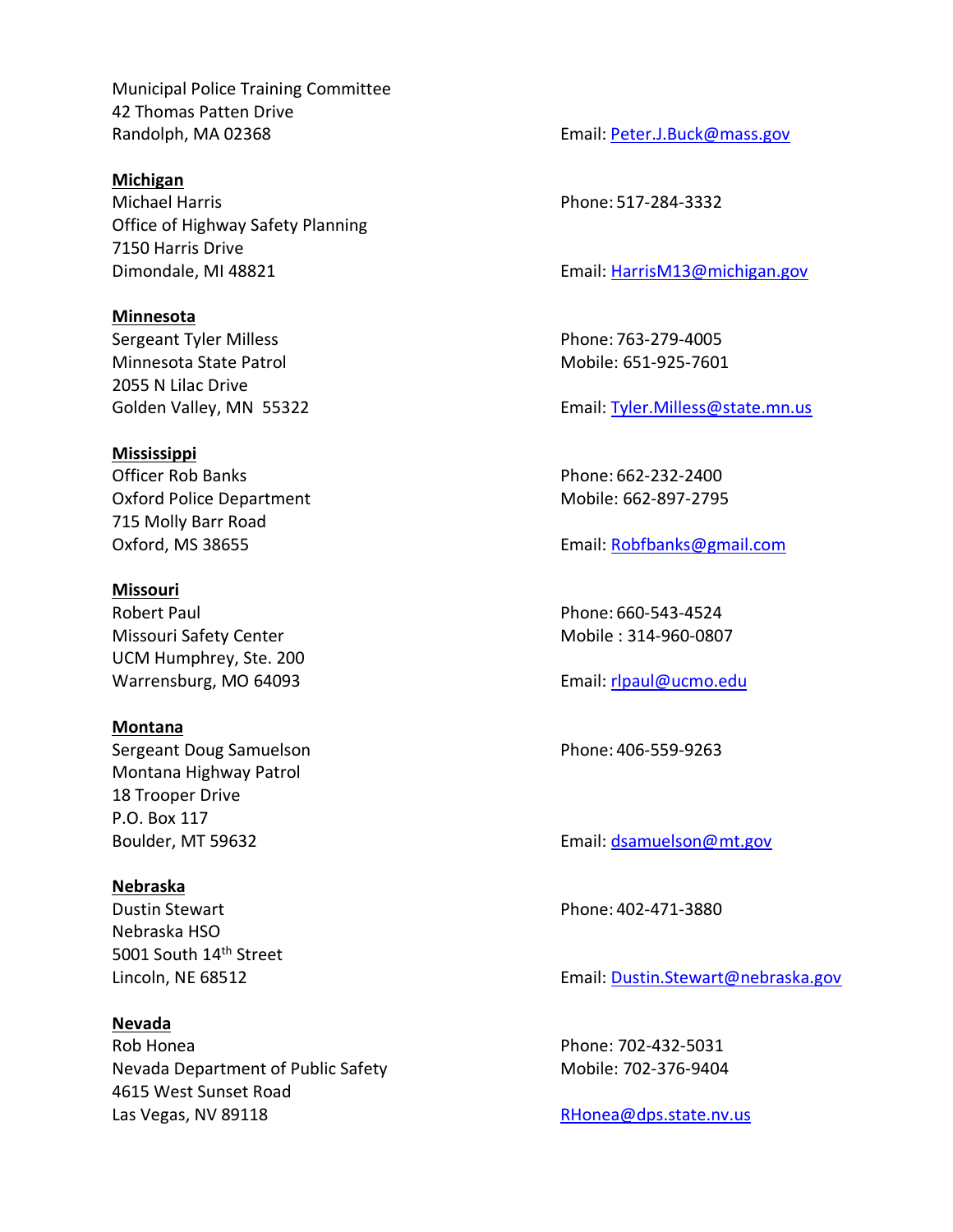**New Hampshire** David Martinelli **Phone: 603-395-6455** NH Office of Highway Safety 33 Hazen Dr

**New Jersey** Sergeant Michael Gibson **Phone: 609-947-1305** New Jersey Technology Campus Mobile: 609-780-2720 1200 Negron Drive, Ste. 400 Hamilton, NJ 08619 **Email:** [Michael.Gibson@njsp.org](mailto:Michael.Gibson@njsp.org)

#### **New Mexico**

Deputy Chief Charles Files Los Lunas Police Department **Phone: 505-980-2803** P.O. Box 1478 Los Lunas, NM 87031 Email: [Cfiles@nmdre.org](mailto:Cfiles@nmdre.org) 

**New York**

Renee Borden **Phone: 518-486-6718** New York State Department of Motor Vehicles Mobile: 518-275-7348 Room 410B, 6 Empire State Plaza Albany, NY 12228 **Email:** [Renee.Borden@dmv.ny.gov](mailto:Renee.Borden@dmv.ny.gov)

#### **North Carolina**

Timothy Hanks **Phone: 919-707-5250** Forensic Test for Alcohol 1922 Mail Service Center

#### **North Dakota**

Trooper Tarek Chase **Phone: 701-220-6671** North Dakota Highway Patrol 600 E. Blvd. Ave, Dept 504 Bismarck, ND 58505 Email: [twchase@nd.gov](mailto:twchase@nd.gov)

**Ohio** Sergeant Sam Criswell **Phone: 614-312-7481** Ohio State Highway Patrol 1970 W. Broad Street

**Oklahoma** Master Sergeant David Roberts **Phone: 405-297-1145** 

Concord, NH 03301 **Email:** [david.w.martinelli@dos.nh.gov](mailto:david.w.martinelli@dos.nh.gov)

Raleigh, NC 27699 **Email:** [Tim.Hanks@dhhs.nc.gov](mailto:Tim.Hanks@dhhs.nc.gov)

Columbus, OH 43223 Email: [SCCriswell@dps.ohio.gov](mailto:SCCriswell@dps.ohio.gov)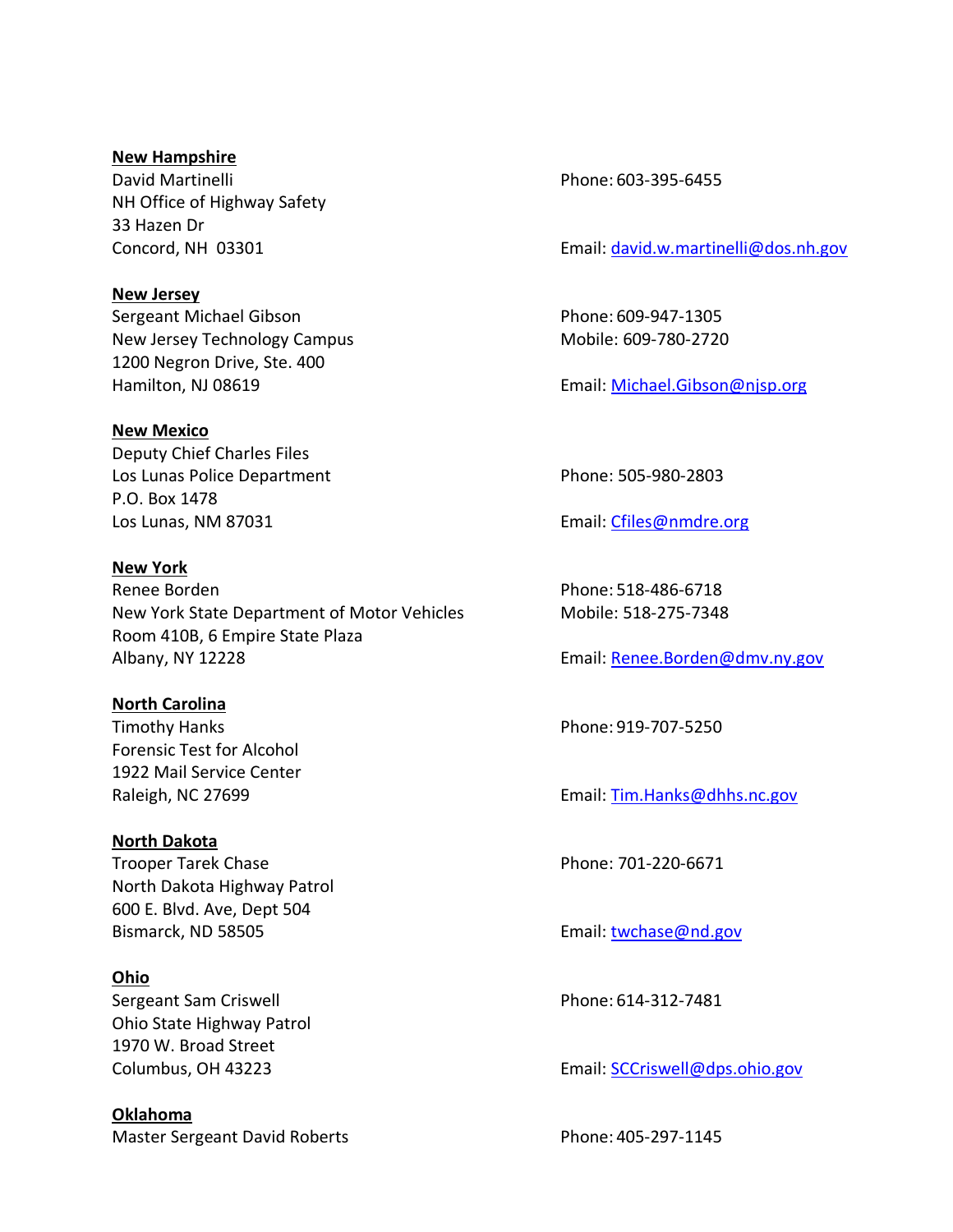Oklahoma City Police Department Mobile: 405-250-9973 700 Colcord Oklahoma City, OK 73102 **Email:** [david.roberts@okc.gov](mailto:david.roberts@okc.gov)

**Oregon** Sergeant Timothy Plummer Phone: 971-600-5027 Oregon State Police 3565 Trelstad Avenue, SE

**Pennsylvania** Dave Andrascik Phone: 717-238-4354 Pennsylvania DUI Association 2413 North Front Street Harrisburg, PA 17110 **Email:** [Paduiman@padui.org](mailto:Paduiman@padui.org)

**Rhode Island** Rick Sullivan **Phone: 401-722-5805** Law Enforcement HS Training Coordinator Mobile: 401-323-0494 1762 Louisquisset Pike Lincoln, RI 02865 Email: [Richard.Sullivan@risp.gov](mailto:Richard.Sullivan@risp.gov)

**South Carolina** Jack Johnson Phone: 803-896-7926 South Carolina Criminal Justice Academy 5400 Broad River Rd Columbia, SC 29212 Email: [JJohnson@sccja.sc.gov](mailto:JJohnson@sccja.sc.gov)

**South Dakota** Lieutenant Isaac Kurtz **Phone: 605-480-3361** South Dakota Highway Patrol Mobile: 605-480-3361 5316 West 60<sup>th</sup> Street North Sioux Falls, SD 57107 **Email: [Isaac.Kurtz@state.sd.us](mailto:Isaac.Kurtz@state.sd.us)** 

**Tennessee** Tony Burnett **Phone: 615-559-7849** Tennessee Highway Safety Office 300 Murfreesboro Woodbury, TN 37190 **Email:** [Tony.Burnett@tn.gov](mailto:Tony.Burnett@tn.gov)

**Texas** Carlos Champion Phone: 737-288-1031 TMPA 6200 La Calma Dr., Ste. 200

Salem, OR 97317 Email: [timothy.plummer@osp.oregon.gov](mailto:timothy.plummer@osp.oregon.gov)

Austin, TX 78752 Email: [Carlos.Champion@texasdre.org](mailto:Carlos.Champion@texasdre.org)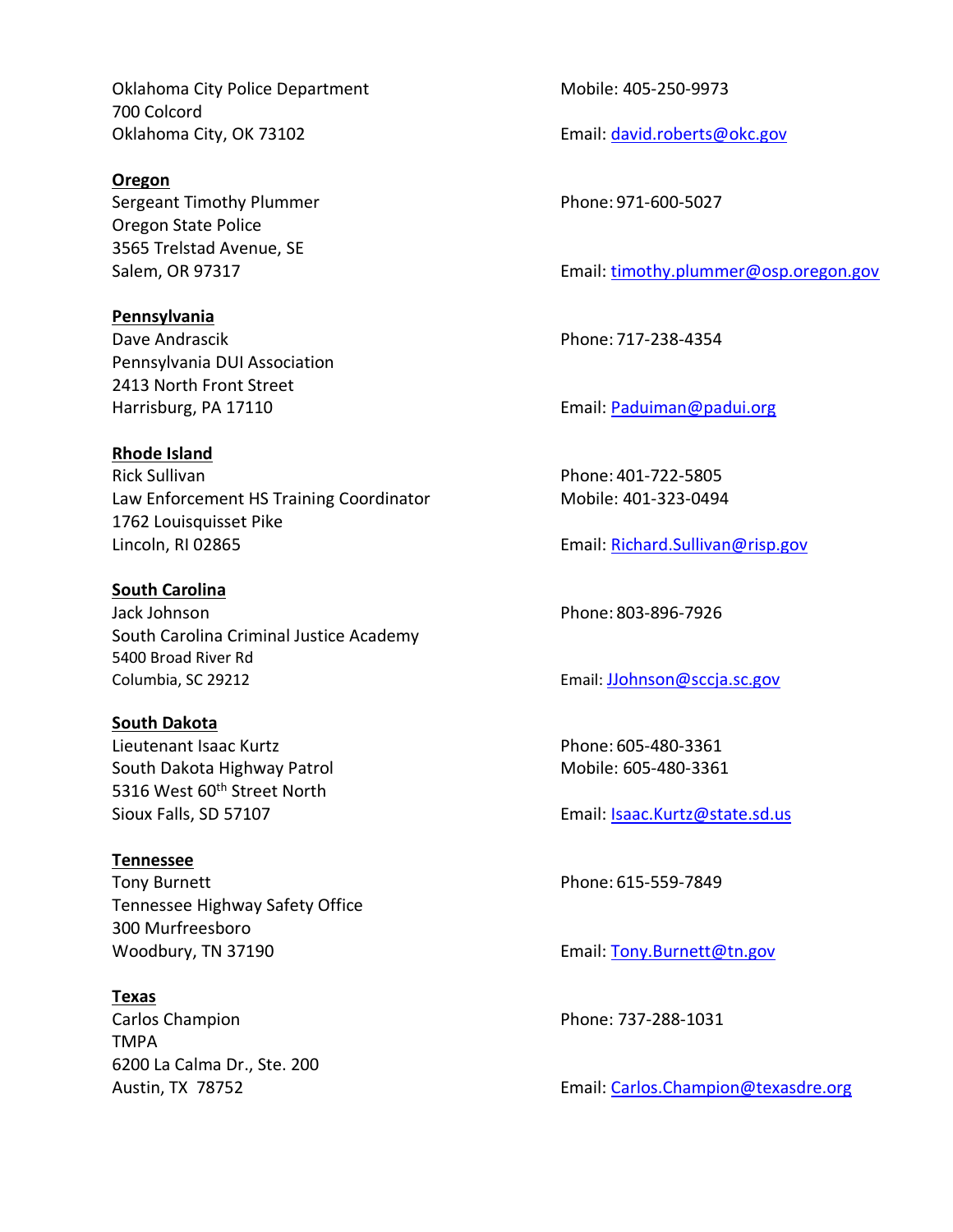**Utah** Sergeant Jared Cornia **Phone: 801-783-6671** Utah Highway Patrol/Training 410 West 9800 South Sandy, UT 84070 **Email:** [jcornia@utah.gov](mailto:jcornia@utah.gov)

**Vermont** John Flannigan Phone: 802-999-7685 Vermont Criminal Justice Council 6 Rustic Drive

**Virginia** Melanie Stokes Phone: 804-497-5339 Virginia Highway Safety Office Mobile: 804-314-6668 2300 West Broad St

**Washington** Sergeant Ryan Raymond **Phone: 509-881-0177** Washington State Patrol 101 Laguna Drive

**West Virginia** Officer Joseph "Joey" Koher Phone: 859-200-0229 Huntington Police Department 675 10<sup>th</sup> Street

**Wisconsin** Officer Steve Krejci **Phone: 414-550-0979** Milwaukee Police Department 10300 W. Juniper Street

**Wyoming** Sergeant Duane Ellis **Phone: 307-777-4344** Wyoming Highway Patrol 5300 Bishop Boulevard

Essex Junction, VT 05452 Email: [John@flannigansafety.com](mailto:John@flannigansafety.com)

Richmond, VA 23269 Email: [melanie.stokes@dmv.virginia.gov](mailto:melanie.stokes@dmv.virginia.gov)

Moses Lake, WA 98837 **Email:** register and the setting email: register and the setting example and the setting email: register and the setting example and the setting example and the setting example and the setting example

Huntington, WV 25701 **Email:** [koherj@huntingtonwv.gov](mailto:koherj@huntingtonwv.gov)

Milwaukee, WI 53224 Email: [Skrejci911@earthlink.net](mailto:Skrejci911@earthlink.net)

Cheyenne, WY 82009 **Email:** [Duane.Ellis@wyo.gov](mailto:Duane.Ellis@wyo.gov)